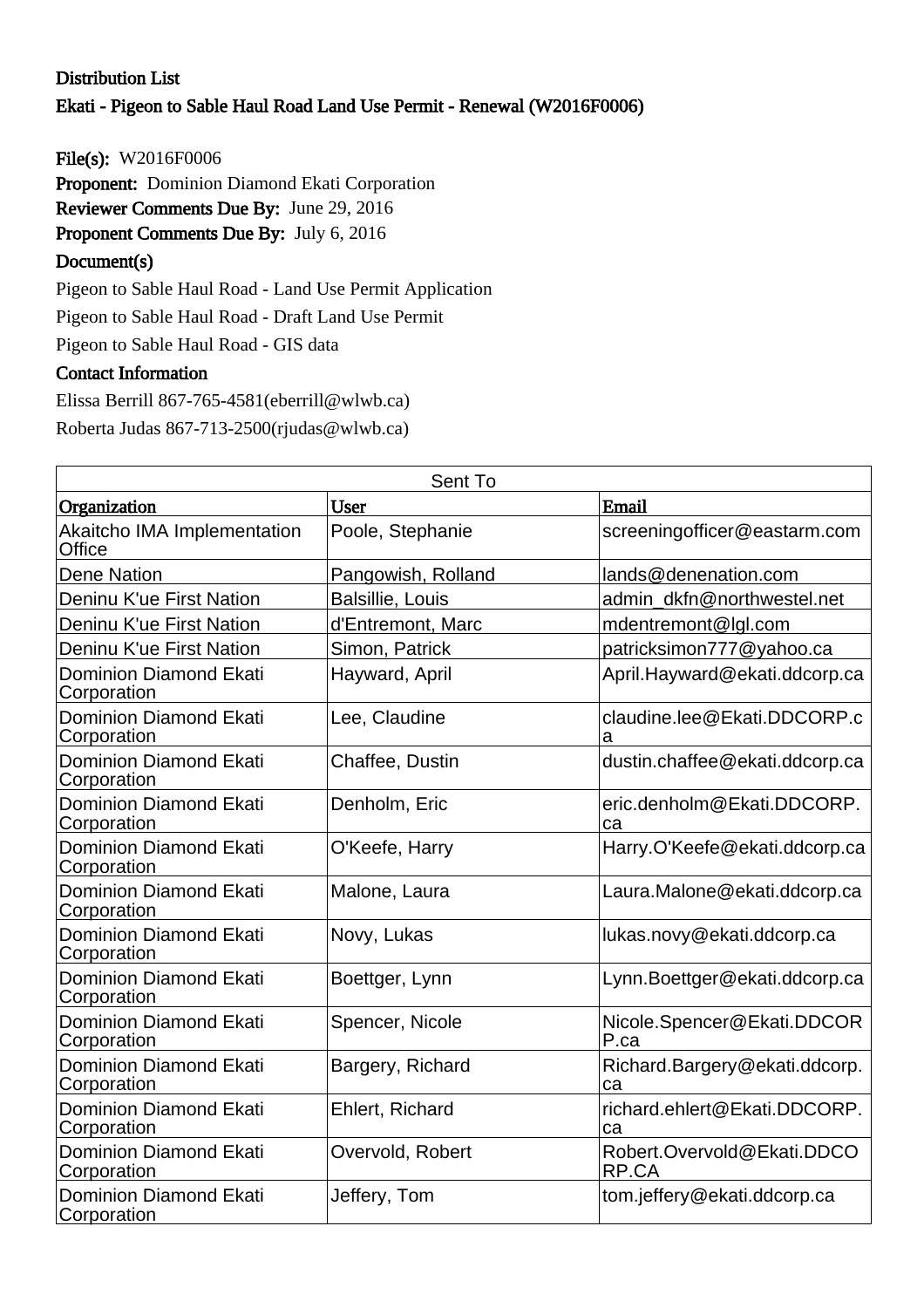| <b>Environment and Climate</b><br>Change Canada                               | Environment Canada, EA                                      | ec.ea.nwt.ec@canada.ca                  |
|-------------------------------------------------------------------------------|-------------------------------------------------------------|-----------------------------------------|
| <b>Fisheries and Oceans Canada</b>                                            | <b>Fisheries Protection Program,</b><br><b>Triage Group</b> | fisheriesprotection@dfo-<br>mpo.gc.ca   |
| <b>Fisheries and Oceans Canada</b>                                            | D'Aguiar, Mark                                              | Mark.D'Aguiar@dfo-mpo.gc.ca             |
| <b>GLWB</b>                                                                   | Macdonald, AlecSandra                                       | AMacDonald@glwb.com                     |
| <b>GNWT - DOT</b>                                                             | Niven, Stuart                                               | stu_niven@gov.nt.ca                     |
| <b>GNWT - ENR</b>                                                             | Somers, Gila                                                | Gila_Somers@gov.nt.ca                   |
| <b>GNWT - ENR</b>                                                             | <b>GNWT, Central Email</b>                                  | gnwt_ea@gov.nt.ca                       |
| <b>GNWT - ENR</b>                                                             | Beck, Heather                                               | Heather_Beck@gov.nt.ca                  |
| <b>GNWT - ENR</b>                                                             | Holder, Joel                                                | Joel_Holder@gov.nt.ca                   |
| <b>GNWT - ENR</b>                                                             | Witherly, Kate                                              | kate_witherly@gov.nt.ca                 |
| <b>GNWT - ENR</b>                                                             | McGregor, Laurie                                            | laurie_mcgregor@gov.nt.ca               |
| <b>GNWT - ENR</b>                                                             | Wendt, Monica                                               | monica_wendt@gov.nt.ca                  |
| <b>GNWT - ENR</b>                                                             | Richea, Nathen                                              | Nathen_Richea@gov.nt.ca                 |
| <b>GNWT - ENR</b>                                                             | Clancy, Patrick                                             | patrick_clancy@gov.nt.ca                |
| <b>GNWT - ENR</b>                                                             | Green, Paul                                                 | Paul_Green@gov.nt.ca                    |
| <b>GNWT - ENR</b>                                                             | Jenkins, Robert                                             | Robert_Jenkins@gov.nt.ca                |
| <b>GNWT - ITI</b>                                                             | Braun Rodriguez, Catherine                                  | Catherine_BraunRodriguez@go<br>v.nt.ca  |
| <b>GNWT - ITI</b>                                                             | Johnson, Kris                                               | k_Johnson@gov.nt.ca                     |
| <b>GNWT - ITI</b>                                                             | Robb, Malcolm                                               | Malcolm_Robb@gov.nt.ca                  |
| <b>GNWT - ITI</b>                                                             | Fast, Peter                                                 | Peter_Fast@gov.nt.ca                    |
| <b>GNWT - ITI</b>                                                             | Teed, Russell                                               | Russell_Teed@gov.nt.ca                  |
| <b>GNWT - Lands</b>                                                           | Ambrose, Clint                                              | clint_ambrose@gov.nt.ca                 |
| <b>GNWT - Lands</b>                                                           | Arey, Donald                                                | Donald_Arey@gov.nt.ca                   |
| <b>GNWT - Lands</b>                                                           | Anderson, Erin                                              | Erin_Anderson@gov.nt.ca                 |
| <b>GNWT - Lands</b>                                                           | Sanderson, Marty                                            | Marty_Sanderson@gov.nt.ca               |
| <b>GNWT - Lands</b>                                                           | Knutson, Pat                                                | pat_knutson@gov.nt.ca                   |
| <b>GNWT - Lands</b>                                                           | Stewart, Scott                                              | Scott_Stewart@gov.nt.ca                 |
| <b>GNWT - Prince of Wales</b><br><b>Northern Heritage Centre</b>              | Mackay, Glen                                                | Glen_Mackay@gov.nt.ca                   |
| <b>Golder Associates</b>                                                      | Chapman, Peter                                              | Peter_Chapman@golder.com                |
| Gov of Canada                                                                 | Alexander, David                                            | david.alexander@cannor.gc.ca            |
| Independent Environmental<br><b>Monitoring Agency</b>                         | Casas, Marc                                                 | monitor1@yk.com                         |
| Independent Environmental<br><b>Monitoring Agency</b>                         | Simpson, Jessica                                            | Monitor2@yk.com                         |
| <b>Kitikmeot Inuit Association</b>                                            | Clark, Geoff                                                | dirlands@kitia.ca                       |
| <b>Kitikmeot Inuit Association</b>                                            | Bolt, Tannis                                                | projectofficer@kitia.ca                 |
| <b>Kitikmeot Inuit Association</b>                                            | Torretti, Luigi                                             | srenvironment@kitia.ca                  |
| Lutsel K'e Dene First Nation -<br>Chief or Wildlife, Lands and<br>Environment | Tollis, Mike                                                | lkdfnlands@gmail.com                    |
| Lutsel K'e Dene First Nation -<br>Chief or Wildlife, Lands and<br>Environment | Almond, Sonya                                               | sonyaalmond@gmail.com                   |
| Mackenzie Valley<br><b>Environmental Impact Review</b><br><b>Board</b>        | <b>MVEIRB, Generic</b>                                      | preliminaryscreening@reviewbo<br>ard.ca |
| <b>MVLWB</b>                                                                  | Plautz, Angela                                              | aplautz@mvlwb.com                       |